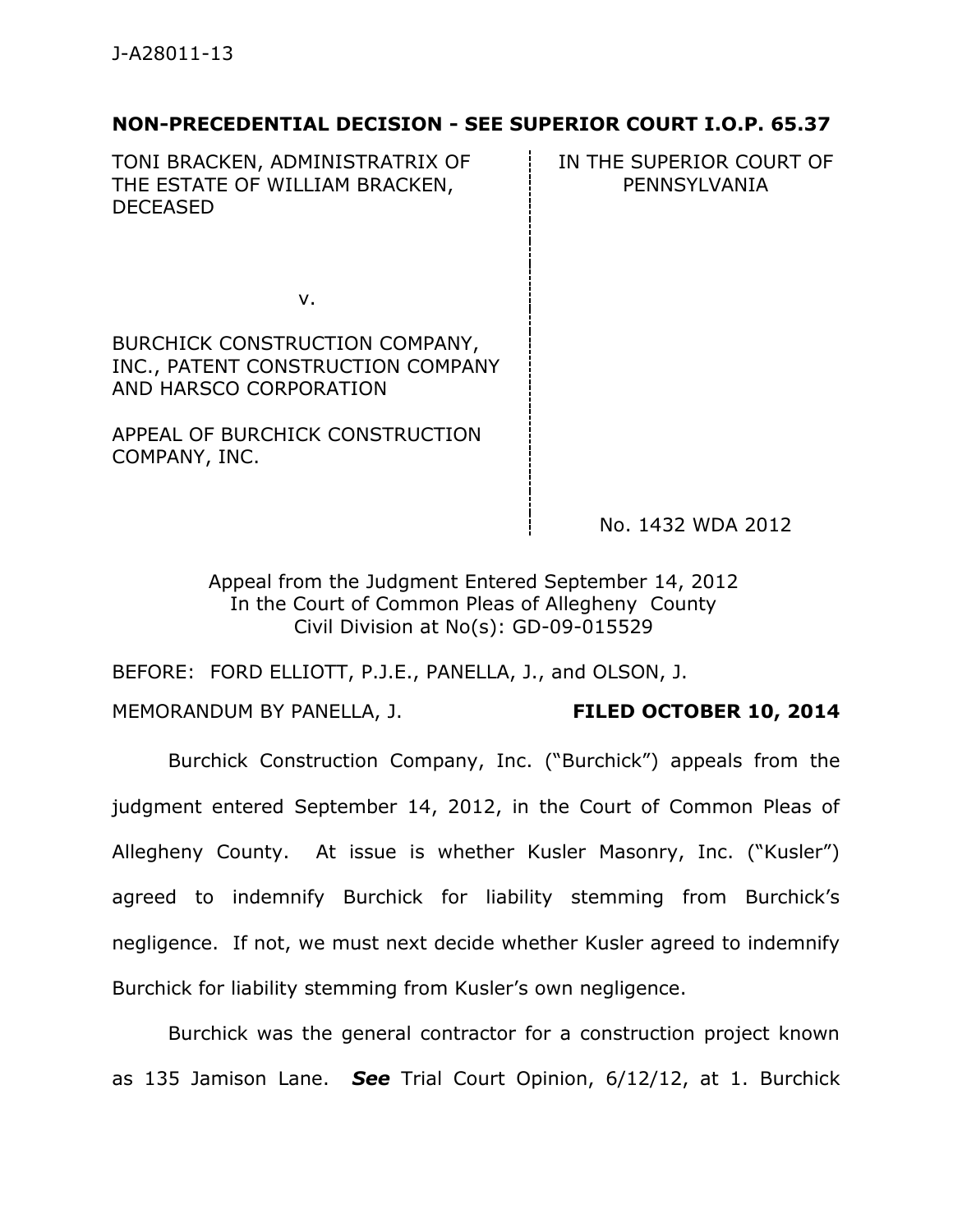entered into a subcontract with Kusler, wherein Kusler was responsible for the project's associated masonry work. *See id*. at 1. Kusler employed the decedent, William Bracken. *See id*. at 2. Toni Bracken is Mr. Bracken's spouse and administratrix of his estate. *See id*. While performing work on the project, Mr. Bracken was killed in a work site accident. *See id*. As a result, Mrs. Bracken filed a civil action against Burchick seeking damages pursuant to the Pennsylvania Wrongful Death and Survival Acts. *See id*.

Subsequently, Burchick filed a complaint to join Kusler as an additional defendant asserting two causes of action: contractual indemnification and breach of contract. *See* Complaint to Join Additional Defendant Kusler Masonry, Inc., 1/8/10. The only claim at issue in the instant appeal is the contractual indemnification claim. With respect to this claim, Burchick alleged that the underlying liability was caused, in whole or in part, by Kusler's negligent acts or omissions. *See id*. at ¶¶ 17-18, 21.

Kusler filed preliminary objections to the additional defendant complaint, claiming immunity from third party indemnity claims pursuant to the Workers Compensation Act ("the Act"). *See* Kusler's Preliminary Objections, 2/9/10, at ¶¶ 5-10. The trial court sustained Kusler's preliminary objections on July 15, 2010, thus dismissing the additional defendant complaint. *See* Trial Court Order, 7/15/10.

Thereafter, Burchick filed a motion for leave to file an amended complaint to join Kusler based on an alleged materially changed

- 2 -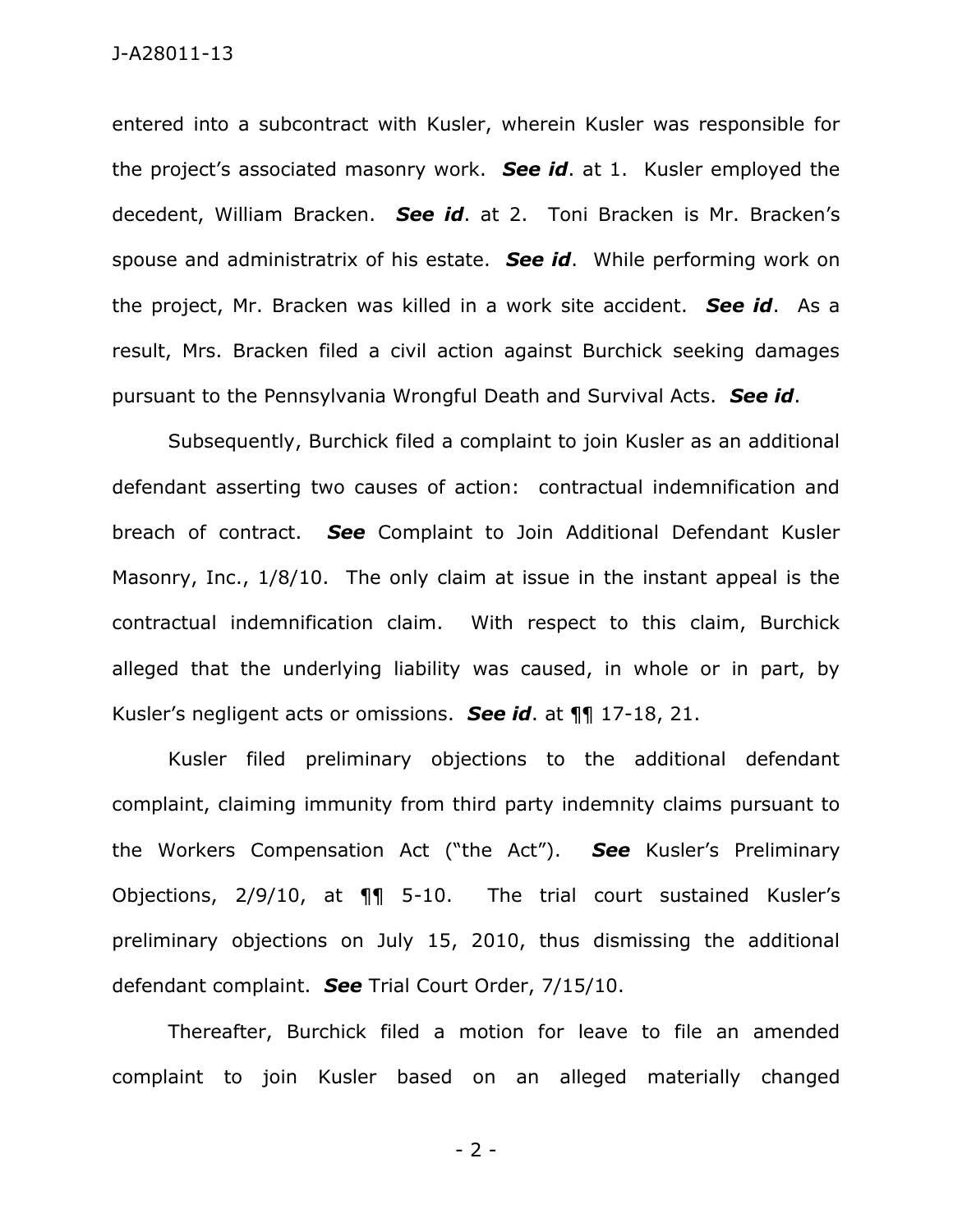circumstance in litigation.<sup>1</sup> See Motion for Leave to File Amended Complaint to Join Kusler Masonry, Inc., 2/28/12. Burchick again claimed that the terms of the subcontract agreement required Kusler to indemnify Burchick. **See id.** at **1** 13. Kusler opposed the motion, citing the immunity provided by the Act. *See* Response in Opposition to Defendant's Motion for Leave to File Amended Complaint, 3/5/12. The trial court sided with Kusler and denied the motion. *See* Trial Court Order, 6/13/12.

The matter proceeded to trial in August 2012; however, Burchick and the Brackens settled before a verdict was reached. Burchick filed a motion for post-trial relief asking the trial court to vacate its July 15, 2010, and June 13, 2012, orders so that Burchick could file an amended complaint to join Kusler. *See* Burchick's Motion for Post-Trial Relief, 9/4/14. The trial court denied this request. *See* Trial Court Order, 9/7/12. This timely appeal followed.

Burchick raises the following issue for our review:

Whether the lower court should have granted [Burchick's] request to join the [Appellee's] employer, [Kusler], as an additional defendant in this matter where the subcontractor agreement between [Burchick] and Kusler requires Kusler to indemnify Burchick for claims asserted in the tort action by [Appellee?]

Burchick's Brief at 5.

\_\_\_\_\_\_\_\_\_\_\_\_\_\_\_\_\_\_\_\_\_\_\_\_\_\_\_\_\_\_\_\_\_\_\_\_\_\_\_\_\_\_\_\_

 $1$  This alleged circumstances involve Kusler's alleged obligation to provide additional insurance to Burchick.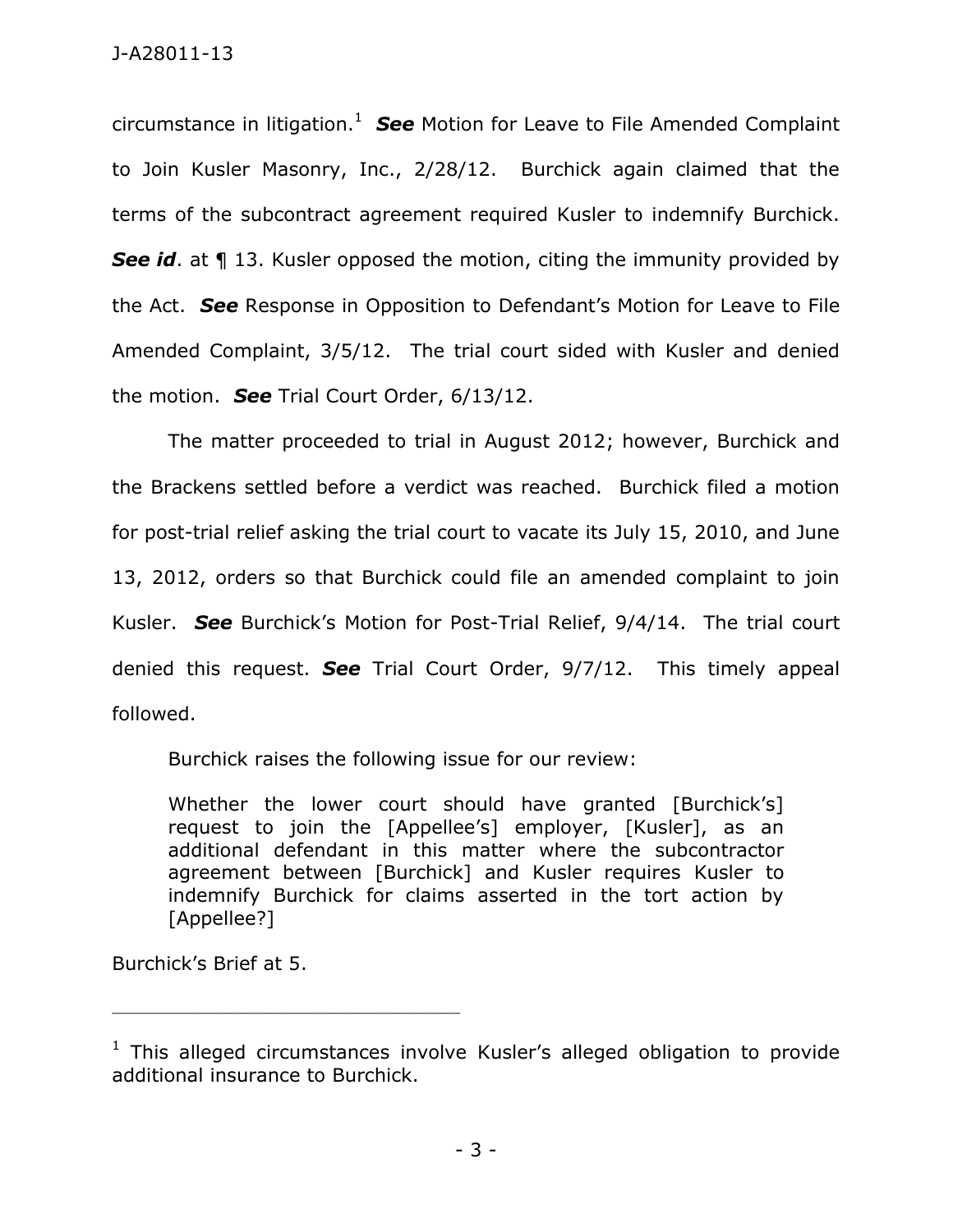Since this appeal stems from the grant of preliminary objections, we are guided by the following standard:

In determining whether the trial court properly sustained preliminary objections, the appellate court must examine the averments in the complaint, together with the documents and exhibits attached thereto, in order to evaluate the sufficiency of the facts averred. The impetus of our inquiry is to determine the legal sufficiency of the complaint and whether the pleading would permit recovery if ultimately proven. This Court will reverse the trial court's decision regarding preliminary objections only where there has been an error of law or abuse of discretion. When sustaining the trial court's ruling will result in the denial of [a] claim or a dismissal of suit, preliminary objections will be sustained only where the case is free and clear of doubt.

*Floors, Inc. v. Atlig,* 963 A.2d 912, 915 (Pa. Super. 2009) (citation omitted).

The parties' relationship was governed by a subcontract agreement dated June 27, 2007. Relying upon Articles IV and VI of the agreement, Burchick claims that it imposes indemnification liability on Kusler for Burchick's negligence. Alternatively, Burchick suggests Kusler agreed to indemnify Burchick to the extent the instant liability stems from Kusler's own negligence. Before addressing these claims, we must first discuss the Act's immunity provision as well as relevant case law.

The Act requires an employer to purchase workers' compensation insurance in the event of workplace injuries. Participating employers are protected from further liability since the Act makes these insurance benefits the sole and exclusive means of recovery against an employer for workplace injuries. *See* 77 PA.CONS.STAT.ANN. § 481(a). However, the Act allows an

- 4 -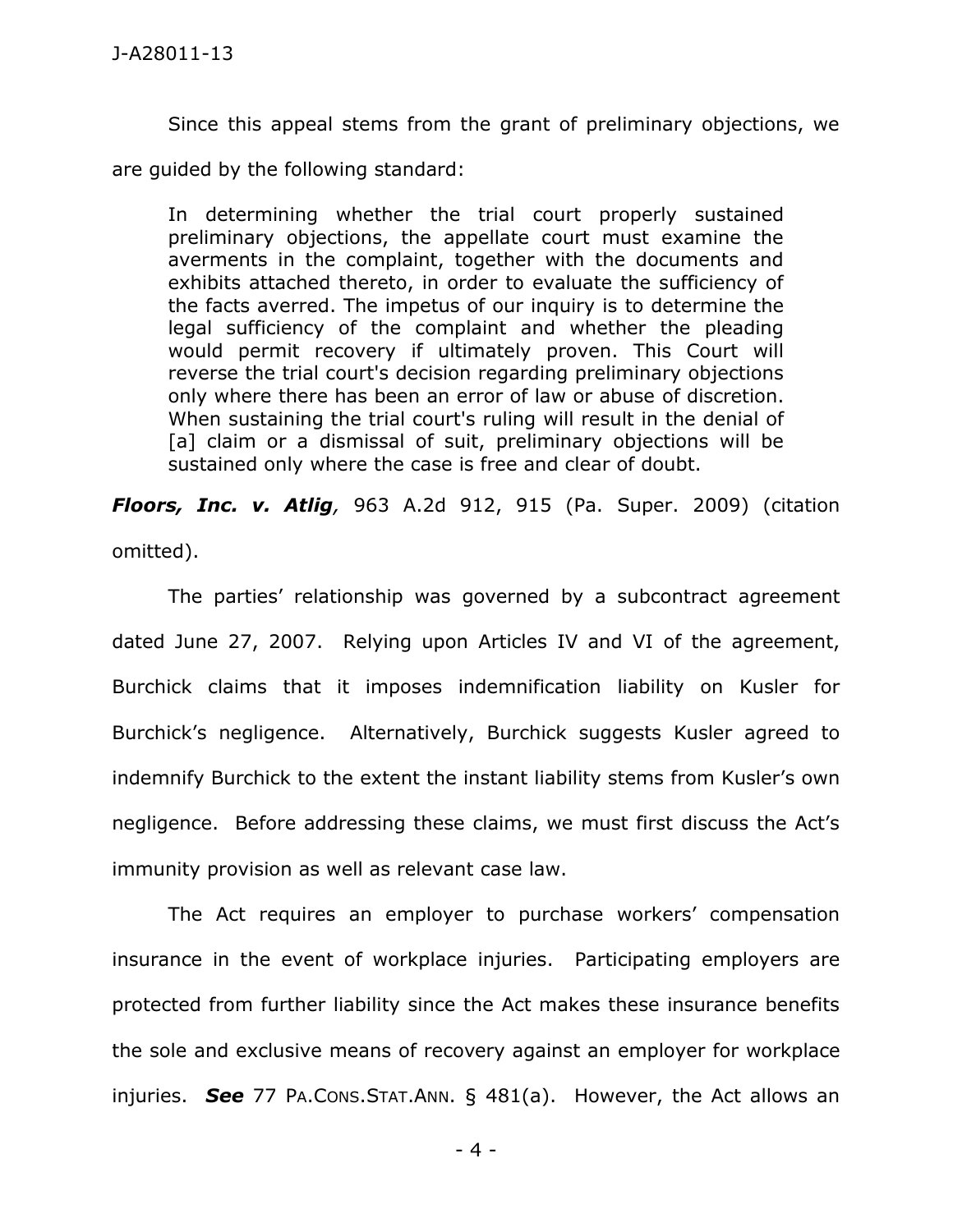employer to waive this immunity by entering into an indemnity contract with a third party wherein the employer agrees to assume such liability that

occurs to the employer's employees. The relevant provision provides:

In the event injury or death to an employe is caused by a third party, then such employe, his legal representative, husband or wife, parents, dependents, next of kin, and anyone otherwise entitled to receive damages by reason thereof, may bring their action at law against such third party, but the employer…shall not be liable to a third party for damages, contribution, or indemnity in any action at law, or otherwise, unless liability for such damages, contributions or indemnity shall be expressly provided for in a written contract entered into by the party alleged to be liable prior to the date of the occurrence which gave rise to the action.

77 PA. CONS. STAT. ANN. § 481(b) (emphasis added).

The practical effect of this provision is to prevent the involuntary joinder of an employer in an action involving injury or death to its employee unless the employer waives such right by agreeing with a third party to assume indemnity liability via contract. While the Act permits indemnification contracts in this context, these contracts "are not favored in the law and every intendment must be construed against the party seeking protection from liability or indemnification from the employer." *Snare v. Ebensburg Power Co.*, 637 A.2d 296, 298 (Pa. Super. 1993) (citations omitted). In order to waive immunity provided by the Act, the parties must use clear and unequivocal language providing the employer/indemnitor will indemnify a third party against claims by employees of the indemnitor. *See id*. (citing *Bester v. Essex Crane Rental Corp.*, 619 A.2d 304 (Pa. Super.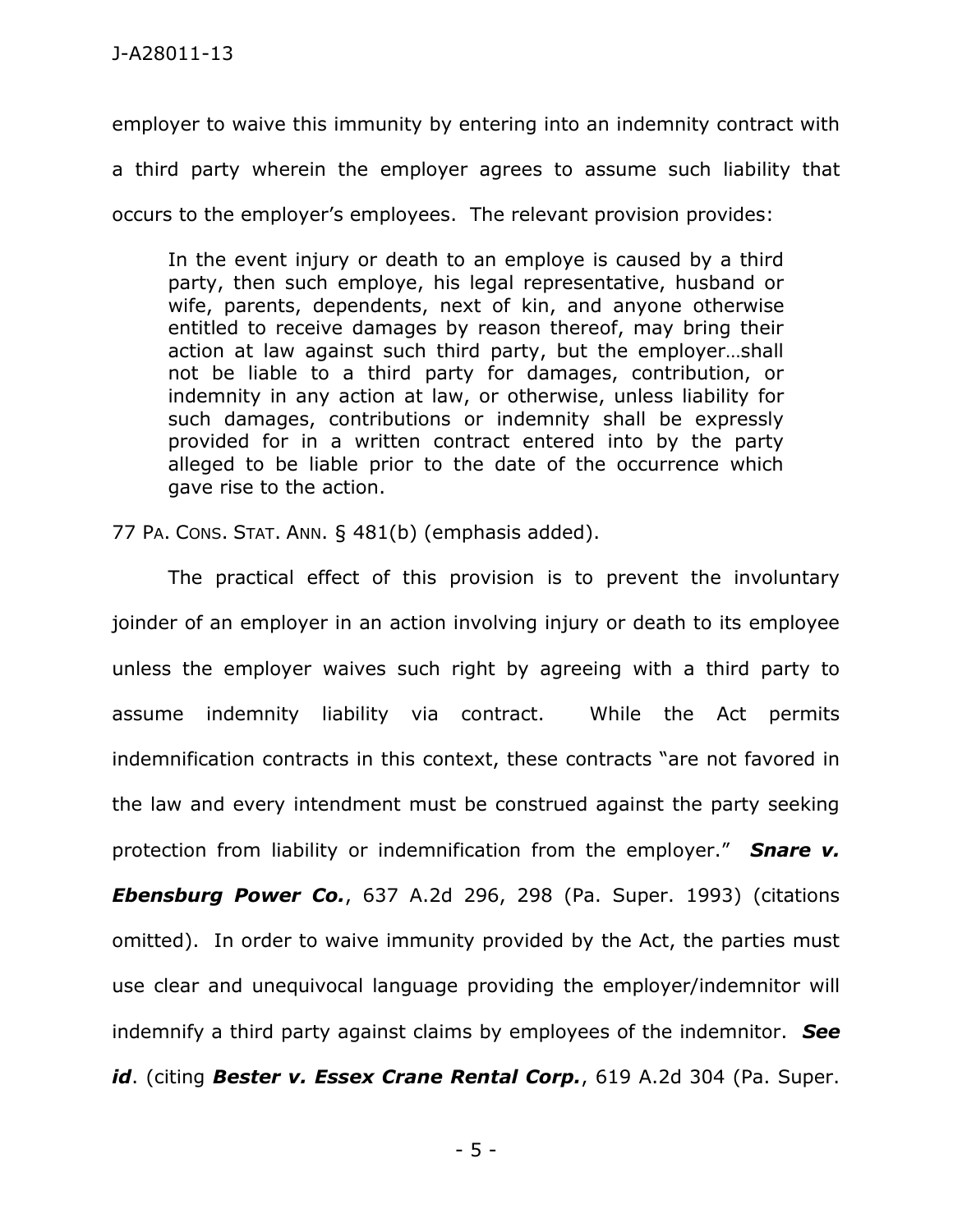1993)). Thus, "general indemnity language such as 'any or all' or 'any nature whatsoever' is insufficient." *Bester*, 619 A.2d at 307 (citation omitted). In addition, when faced with a claim that an agreement requires the indemnitor to indemnify and indemnitee for liability arising from the indmenitee's own negligence, such intent must also be evident from the express language of the contract. *See id*. at 308-309 ("[C]ontracting parties must specifically use language which demonstrates that a named employer agrees to indemnify a named third party from liability for acts of that third party's own negligence which result in harm to the employees of the named employer.").

The requirement of clear and unequivocal contractual language to impose indemnification liability based on the negligent acts of an indemnitee is a long-established policy. *See Perry v. Payne*, 66 A. 553 (Pa. 1907); *Ruzzi v. Butler Petroleum Co.,* 588 A.2d 1 (Pa. 1991). It is necessary because "[t]he liability on such indemnity is so hazardous, and the character of the indemnity so unusual and extraordinary, that there can be no presumption that the indemnitor intended to assume the responsibility unless the contract puts it beyond doubt by express stipulation." *Perry*, 66 A. at 557. This policy sometimes requires a reviewing court to disregard the plain meaning of a clause, as discussed by our Court in *Deskiewicz v. Zenith Radio Corp.*:

A fundamental rule of construction in the law of contracts states that words, phrases and clauses will be given their plain and

- 6 -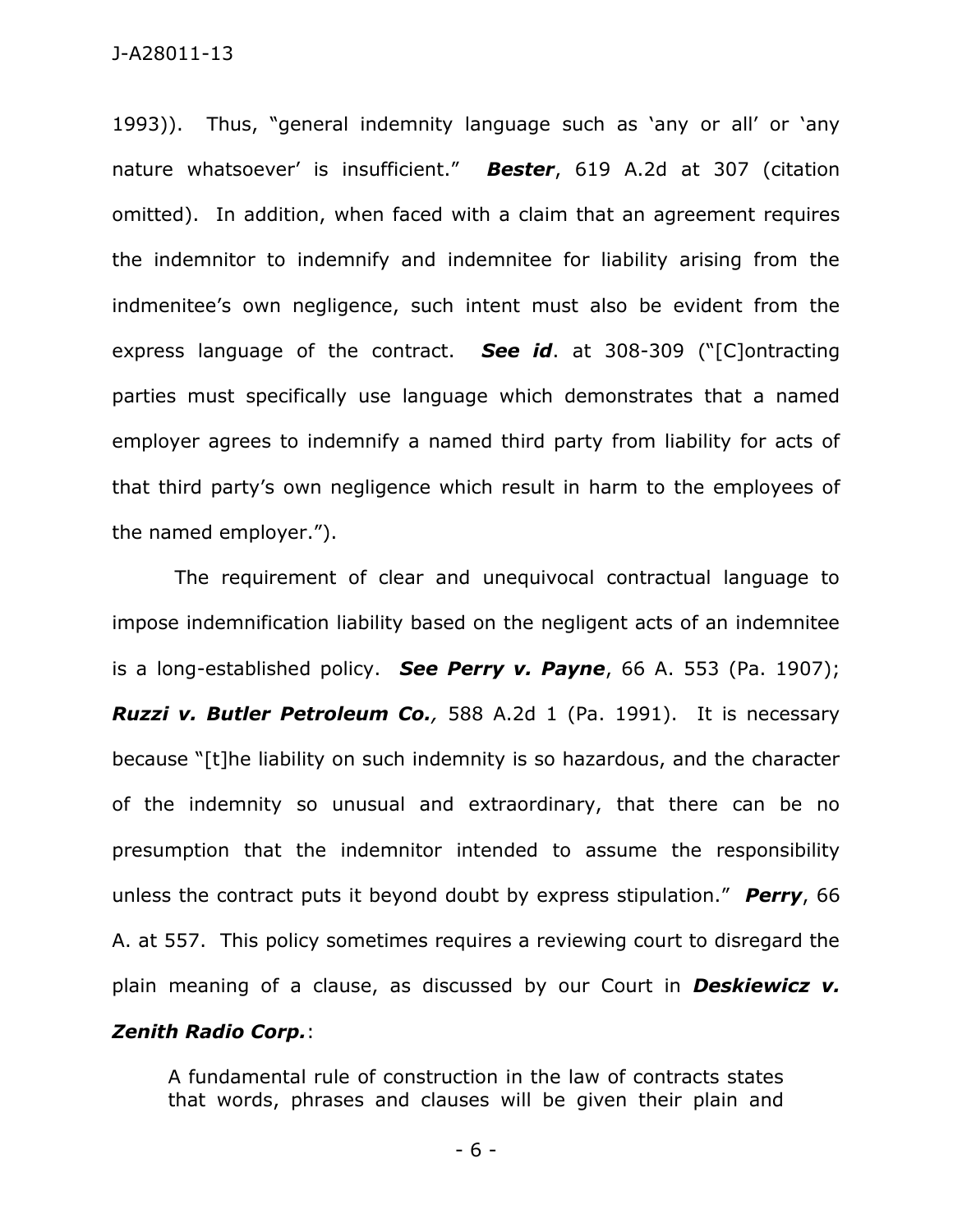ordinary expressed meaning. If this is so, then this particular area of law, indemnification for damages or injuries arising from negligent acts, could be thought of as an exception to the general rule. If literal effect was given to these clauses then indemnification would be enforced. Yet due to policy and practical considerations decisions have been handed down indicating that such generally worded indemnification clauses will not be construed to mean that the indemnitor will indemnify the indemnitee for liability resulting from the indemnitee's own negligence.

561 A.2d 33, 35 (Pa. Super. 1989) (citation omitted).

Lastly, while the case law requires clear an unequivocal language to establish both a waiver of immunity provided by the Act, as well as an intent to indemnify for liability stemming from an indemnitee's negligence, "if the indemnification agreement is clear and includes indemnification in the event of either the indemnitee's or the employer's own negligence, its enforceability does not require that the employer, in addition, expressly and *in haec verba* waive the immunity provided by [the Act]." *Bester*, 619 A.2d at 307 (citation omitted).

With these principles in mind, we turn our attention to the relevant contractual language at issue:

### **ARTICLE IV**: **Subcontractor's Liability**

\*\*\*

c. If any person (including employees of [Kusler]) suffers injury or death or property is damaged, lost or destroyed as a result, in whole or in part, of negligence (or other act for which there is legal liability) of [Kusler], his employees, agents or lower-tier subcontractors, then [Kusler] shall assume the entire liability therefore, and shall (at [Burchick's] sole option) defend any action, pay all costs including attorney's fees and satisfy any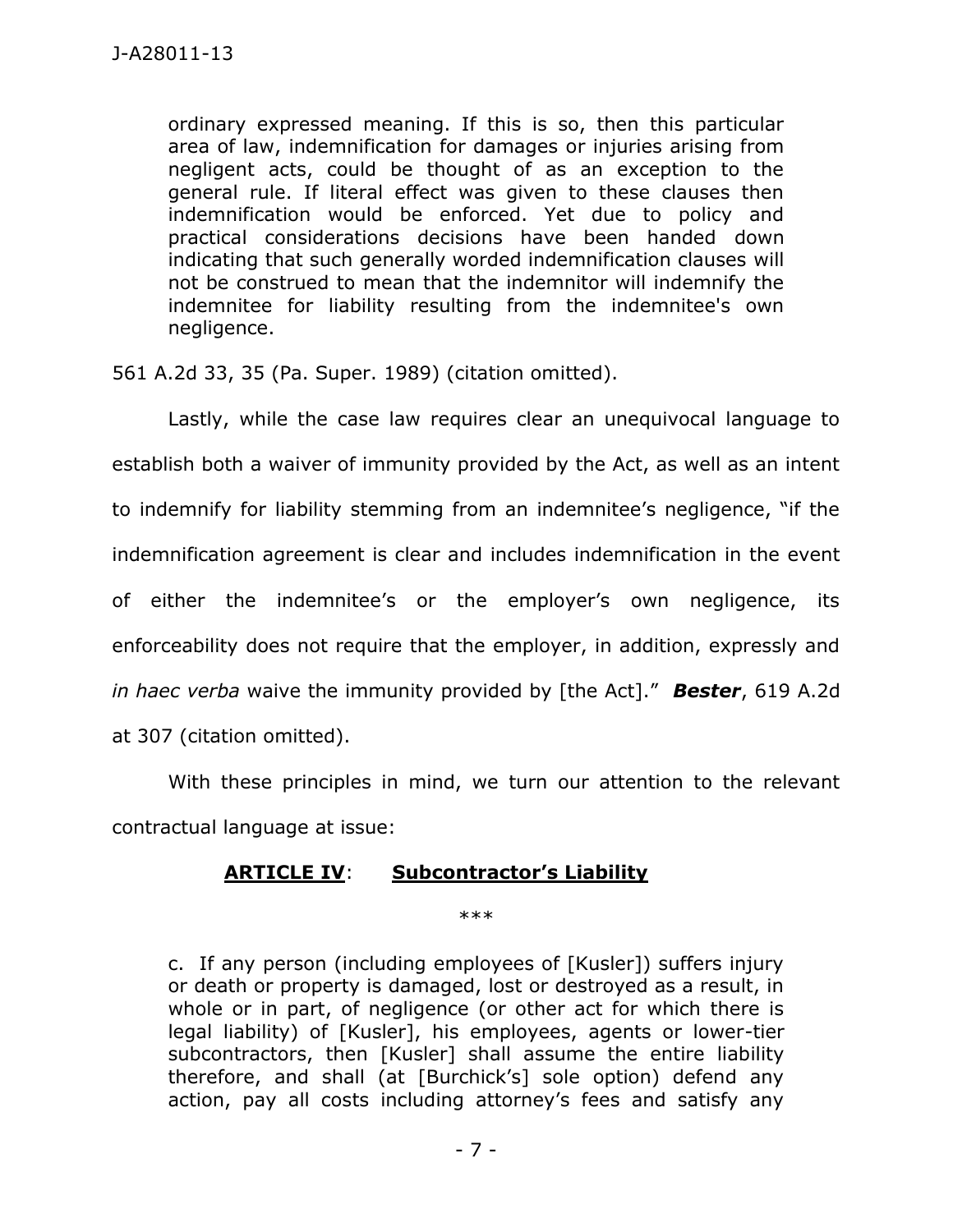judgment entered against [Burchick], and further agrees to hold [Burchick] and its agents, servants, employees and sureties harmless therefore. [Kusler's] obligations under this Paragraph shall be in addition to any indemnity liability imposed by the Subcontract, including, without limitation, the Contract Documents.

\*\*\*

e. [Kusler's] assumption of liability is independent from and not limited in any manner by…worker's compensation acts….

\*\*\*

## **ARTICLE VI**: **Indemnification**

a. To the full extent permitted by law, [Kusler] agrees to defend, indemnify and hold harmless [Burchick] and Owner…from and against any and all claims, demands, injuries, fines, penalties, losses, expenses (including attorney's fees), damages and liabilities of every nature (including contractual liability "Losses"), arising from or relating to Work performed by [Kusler] on the Project…whether or not [Burchick] was alleged to be negligent, unless [Burchick] was alleged to be solely negligent. [Kusler's] obligations under this Article shall be in addition to any independent liability imposed by the Contract Documents. Without limitation, this indemnity shall extend to Losses arising from [Kusler's] violations of Laws. [Kusler's] indemnity obligations under this Paragraph shall not be limited by applicable worker's compensation laws, and, with respect to this indemnity, [Kusler] hereby expressly waives all immunities and defenses that it may have under such Laws.

Burchick Construction Company, Inc. Subcontract Agreement, 6/12/07, at 3-

4.

Burchick maintains that, when read together, Articles IV and VI evince Kusler's intent to indemnify Burchick for injuries incurring to Kusler's employee's caused by Burchick's negligence. Furthermore, Burchick claims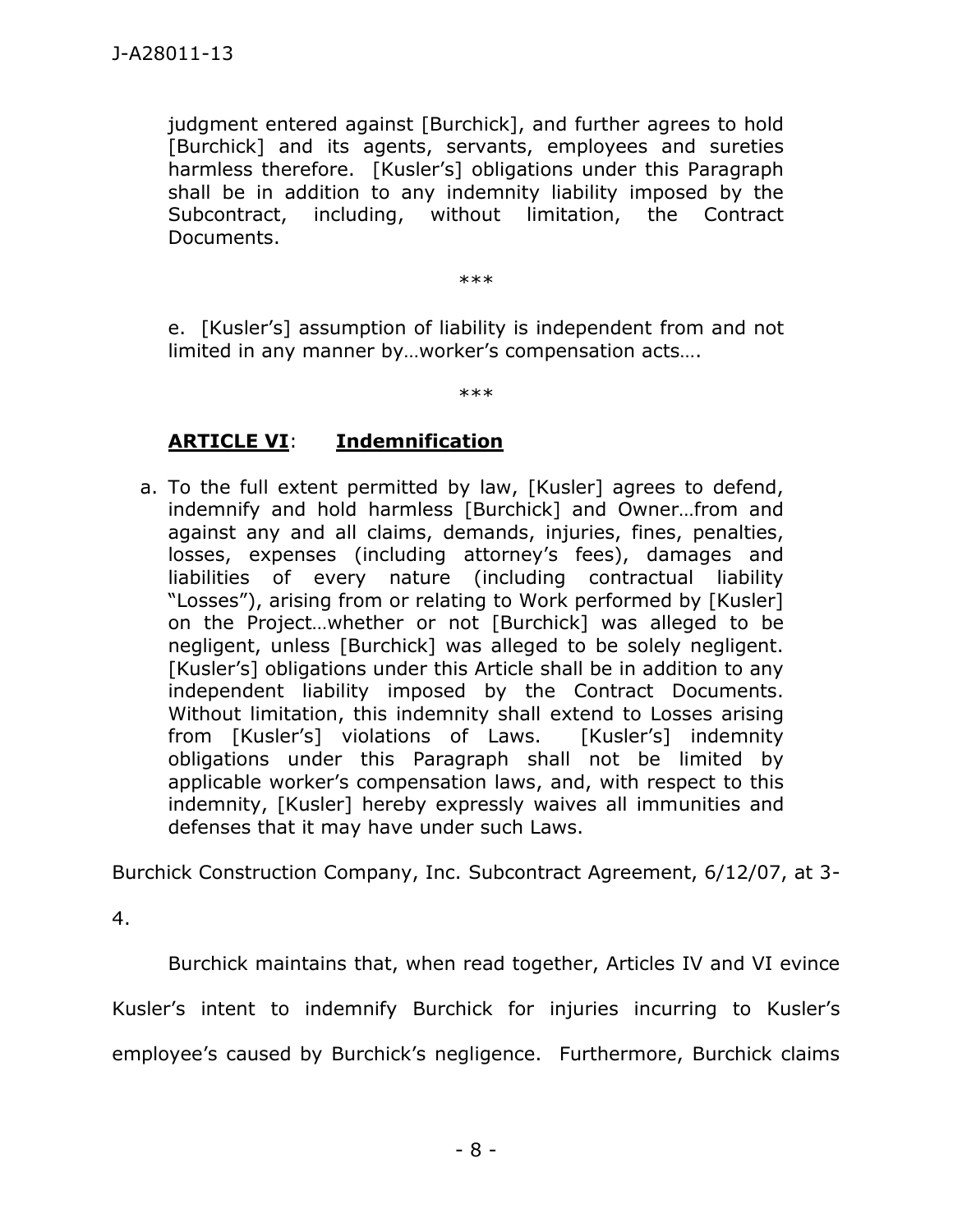the following language was sufficient to waive Kusler's employer immunity under the act:

- (1) [I]n Article IV, Kusler agreed to assume "the entire liability" and to defend and to hold [Burchick] harmless in any action where a person, "including an employee of [Kusler]," suffers an injury or death as a result, in whole or in part, of Kusler's negligence; and
- (2) in Article VI, Kusler agreed to defend, indemnify and hold harmless [Burchick] from and against any and all claims "arising from or relating to Work performed by [Kusler] on the Project…whether or not [Burchick] was alleged to be negligent."

Burchick's Brief at 11 (emphasis in original).

Burchick also directs our attention to *Hackman v. Moyer Packing*, where our Court held that the following language sufficiently waived immunity under the Workers' Compensation Act:

[Indemnitor]…agrees to indemnify, save and hold harmless [Indemnitee], its subsidiaries, affiliates, their directors, officers, agents, workmen, servants, or employees, against any and all claim or claims brought by the agents, workmen, servants or employees of [Indemnitor] for any alleged negligence or condition, caused or created, [in] whole or in part, by [Indemnitee].

621 A.2d 166, 168 (Pa. Super. 1993). Burchick alleges the language in

Article IV is sufficiently similar to the *Hackman* provision to result in a waiver of Workers Compensation Act immunity. We disagree.

The *Hackman* provision explicitly provides that "*[Indemnitor] agrees to indemnify…[Indmenitee]*…for any alleged negligence or condition, caused or created, [in] in whole or in part, by [Indemnitee]." *Id*. (emphasis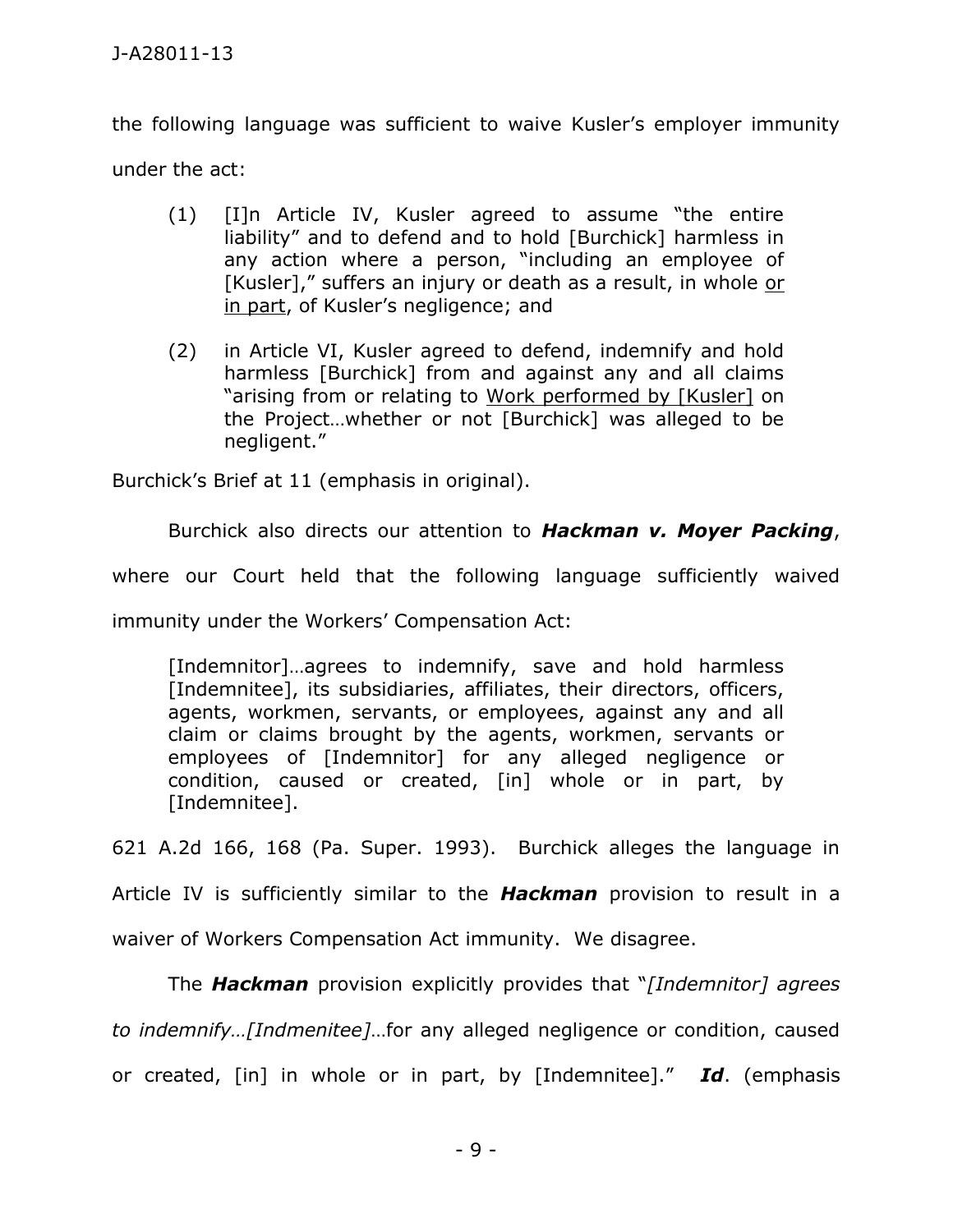added). Such an express assumption of indemnification liability in *Hackman* is absent from the subcontract agreement in the instant case. Within Article IV, there is no specific language stating that Kusler would indemnify Burchick for liabilities arising from Burchick's negligence, *i.e.*, language which explicitly states that Party A agrees to indemnify Party B for injuries caused to Party A's employee by Party B's negligence. Instead, Article IV generally states that Kusler would assume "the entire liability" for as a result of negligence caused "in whole or in part" by Kusler. We are not persuaded that this general language is sufficient to meet the dictates of *Bester*. We turn our attention to Article VI.

The trial court's opinion discussed Article VI in depth, and determined that, when read as a whole, it fails to contain language that specifically states that Kusler agreed to indemnify Burchick from liability for acts of Burchick's own negligence. We see no error in this conclusion. The trial court's analysis focused, in part, on the "whether or not" clause located in Article VI to reach their conclusion that Kusler did not agree to indemnify Burchick for Burchick's own negligence. The trial court stated:

[W]hile apparently acknowledging that the "whether or not" language is insufficient, [Burchick] argues that this language when considered with "the Indemnification provision of Article VI *as a whole … unequivocally and expressly*" satisfies **Bester's** stringent requirements. [Burchick] thus implicitly argues that, taken as a whole, Article VI "specifically use[s] language which demonstrates" that Kusler has agreed to indemnify [Burchick] "for acts of [Burchick]'s own negligence which result in harm to employees of Kusler."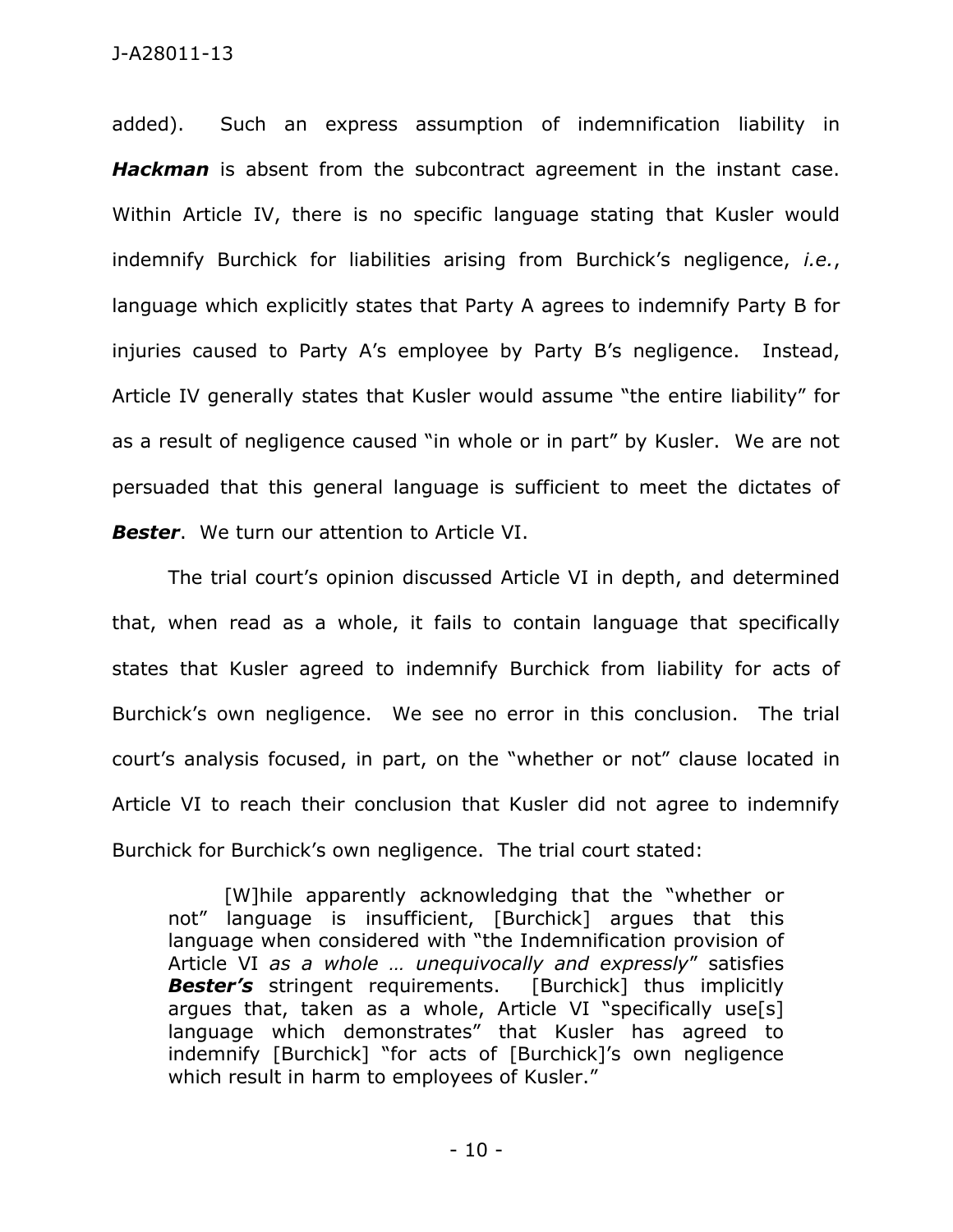Yet, apart from the "whether or not" clause (which, we are all agreed, is itself insufficient to do the job), there is nothing in the language of Article VI that addresses the subject of [Burchick]'s own negligence. Article VI simply uses broad, general language of indemnification that the Supreme Court in **Bester** has held to be insufficient. For example, Article VI states that "*to the extent permitted by law*, the subcontractor agrees to defend, indemnify, … from and against *any and all claims*…." In short, even when considered as a whole, Article VI does not explicitly state that Kusler is obligated to indemnify [Burchick] for acts of Burchick's own negligence.

The Pennsylvania Supreme Court reached a similar result in *Greer v. City of Philadelphia*, 795 A.2d 376, 379 (Pa. 2002), where the court also considered "whether or not" language. The contract in *Geer* "provide[d] indemnity from claims for damages 'only to the extent caused in whole or in part by negligent acts or omissions of the [indemnitor]…and regardless of whether or not such claim…is caused in part by [the indemnitees]. The Supreme Court held that this clause did not require the indemnitor to indemnify the indemnitees for the indemnitees own negligence in any amount, not complete indemnity or partial indemnity. The Supreme Court concluded that the "contract simply does not put it beyond doubt by express stipulation that [the indemnitor] intended to indemnify [the indemnitees] for their own negligence.

The *Greer* court further stated: "we read the…part of the provision, which states that the indemnity clause will apply 'regardless of whether or not such claim…is caused in part by a party indemnified hereunder[,]' merely to clarify that any contributory negligence by [the indemnitees] will not bar their indemnification for damages due to [the indemnitor's] negligence."

Trial Court Opinion, 6/12/12, at 6-7 (some internal citations omitted).

 The language before the "whether or not" clause in Article VI explicitly states that Kusler will indemnify Burchick for negligence arising from Kusler's work. We do not agree with Burchick that the resulting effect of the "whether or not" clause is to impose indemnification liability on Kusler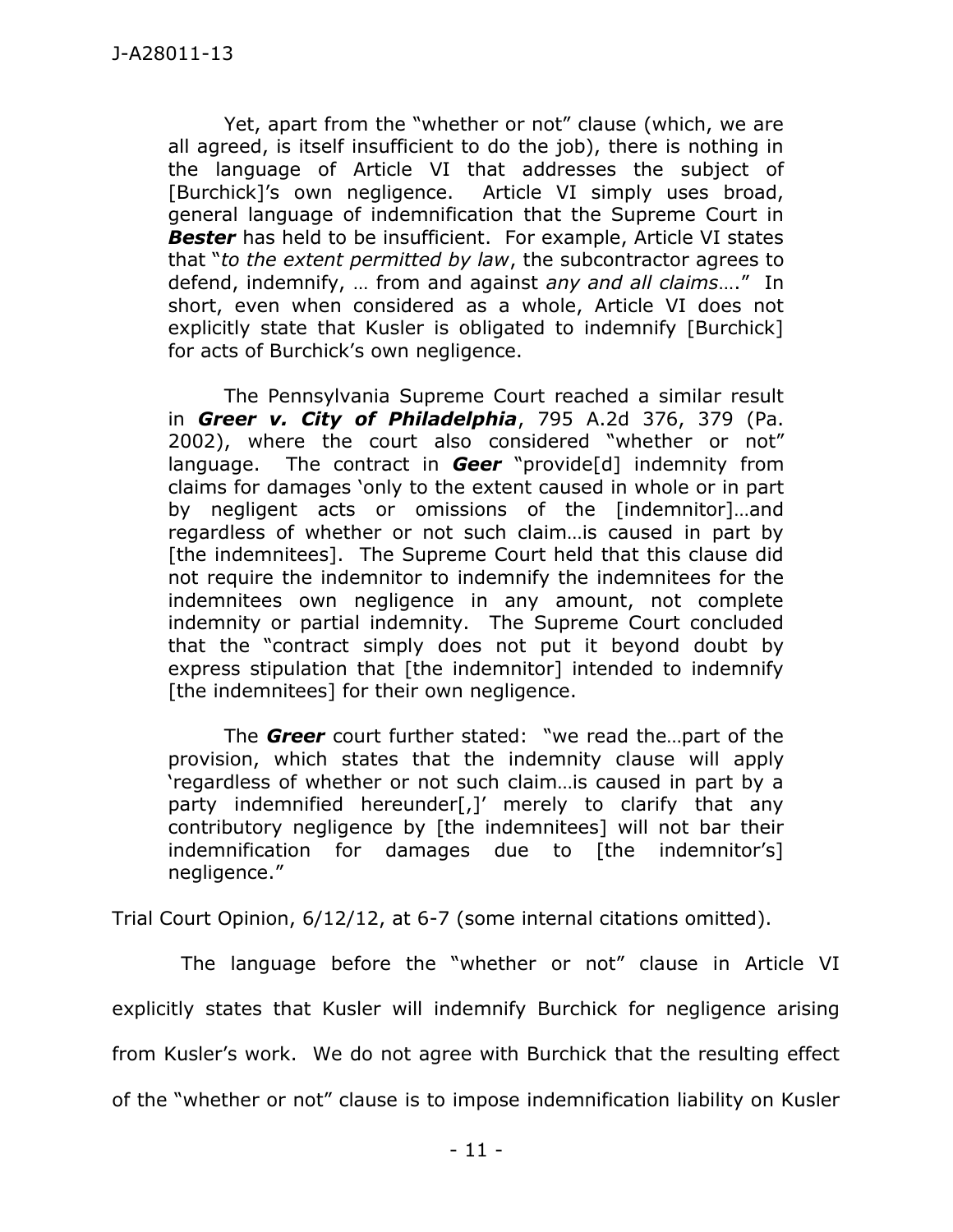for negligence arising from *Burchick's work*. Instead, as in *Greer*, this clause merely clarifies that Kusler will indemnify Burchick for Kusler's negligence, and that any contributory negligence that may be attributed to Burchick will not bar their indemnification for damages arising from Kusler's negligence.<sup>2</sup>

In sum, when read as a whole, Articles IV and VI fail to sufficiently express, by clear and unequivocal language, that Kusler agreed to indemnify Burchick for Burchick's negligent acts. Accordingly, Burchick's first argument fails.

Burchick claims in his second argument that, at a minimum, the aforementioned language requires Kusler to indemnify it to the extent that Kusler was negligent. *See* Burchick's Brief at 12. Before addressing the merits of this claim, we must first discuss Kusler's contention that Burchick waived this argument by failing to raise the issue before the trial court and by failing to preserve the issue in its motion for post-trial relief.

Generally, post-trial relief will not be granted for issues raised in pretrial proceedings unless the underlying grounds are specifically stated in a post-trial motion. *See* Pa.R.Civ.P. 227.1(b)(1)-(2). During pre-trial

\_\_\_\_\_\_\_\_\_\_\_\_\_\_\_\_\_\_\_\_\_\_\_\_\_\_\_\_\_\_\_\_\_\_\_\_\_\_\_\_\_\_\_\_

 $2$  The remainder of Article VI does not contain clear and unequivocal contractual language providing for indemnification based on the negligent acts of Burchick. While the final sentence of Article VI can be summarized as an attempt to generally waive all immunities under the Act, such waiver is ineffective since there is a lack of an express assumption of indemnification liability on the part of Kusler for the negligence acts of Burchick.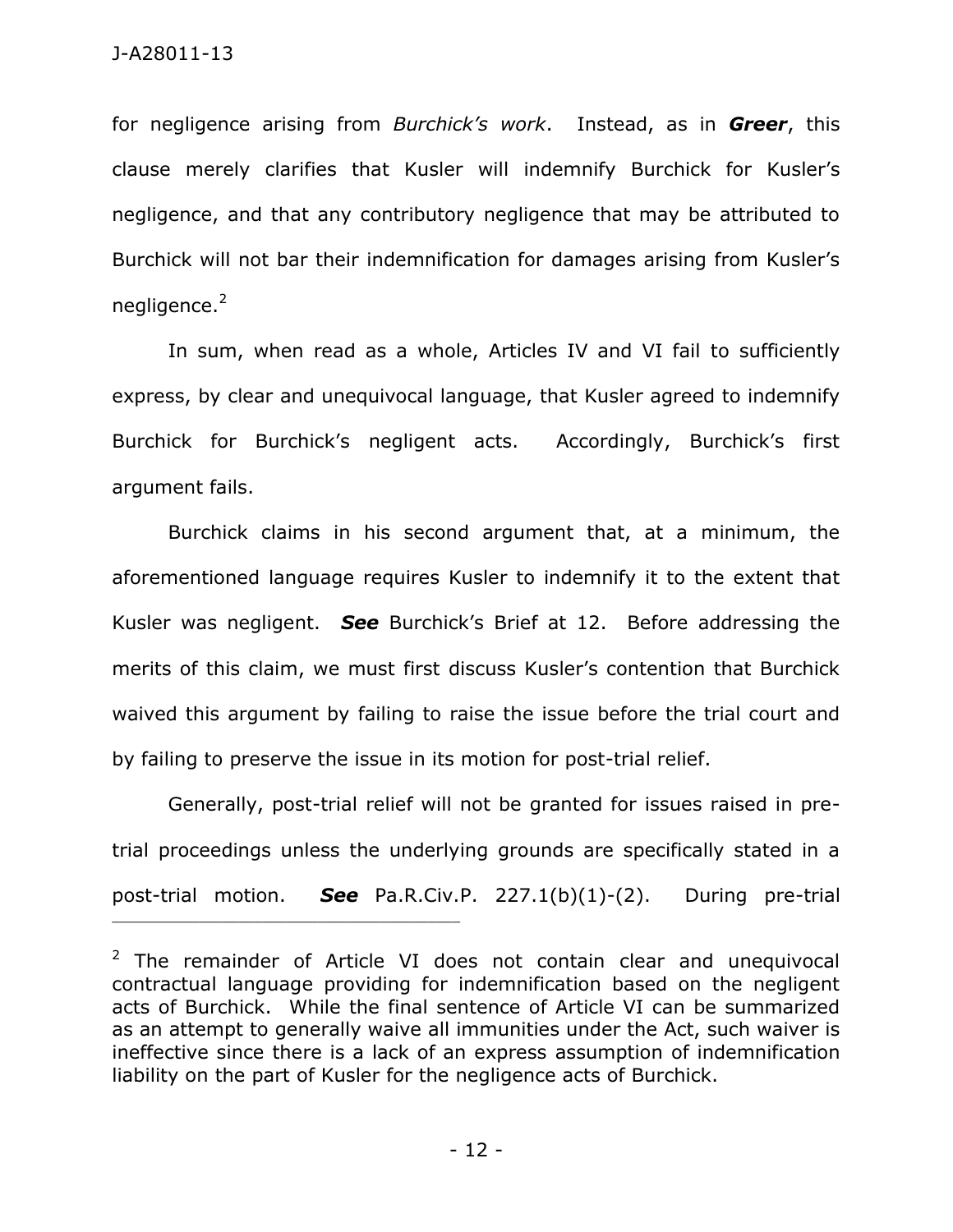proceedings, Burchick attempted to join Kusler and an additional defendant on indemnification grounds on two separate occasions: first by an additional defendant complaint and second by a motion for leave to file amended complaint to join Kusler as an additional defendant.

In the initial additional defendant complaint, Burchick specifically sought to join Kusler through a contractual indemnification claim for negligence arising from Kusler's work on the project. *See* Complaint to Join Additional Defendant Kusler Masonry, Inc., 1/8/10, ¶¶ 17-18. Furthermore, Burchick's motion for post-trial relief specifically referenced the additional defendant complaint as the basis for Burchick's indemnification claim. *See* Motion for Post-Trial Relief, 9/4/12, at ¶¶ 3, 6, and 10. Accordingly, we find that Burchick has properly preserved this issue for review and thus proceed to the merits.

In opposition to Burchick's second claim that the subcontract requires Kusler to indemnify Burchick to the extent Kusler is liabile, Kusler contends that allowing such a claim to proceed would ignore the fundamental character of an indemnification claim. *See* Appellee's Brief at 29-31. In support of this assertion, Kusler cites to the Black's Law Dictionary definition of "indemnity," as well as relevant case law setting forth the general nature of a claim of indemnity. We find these propositions unpersuasive since they generally relate to a claim arising out of common law indemnity. Common law indemnity concerns are irrelevant to our determination here since the

- 13 -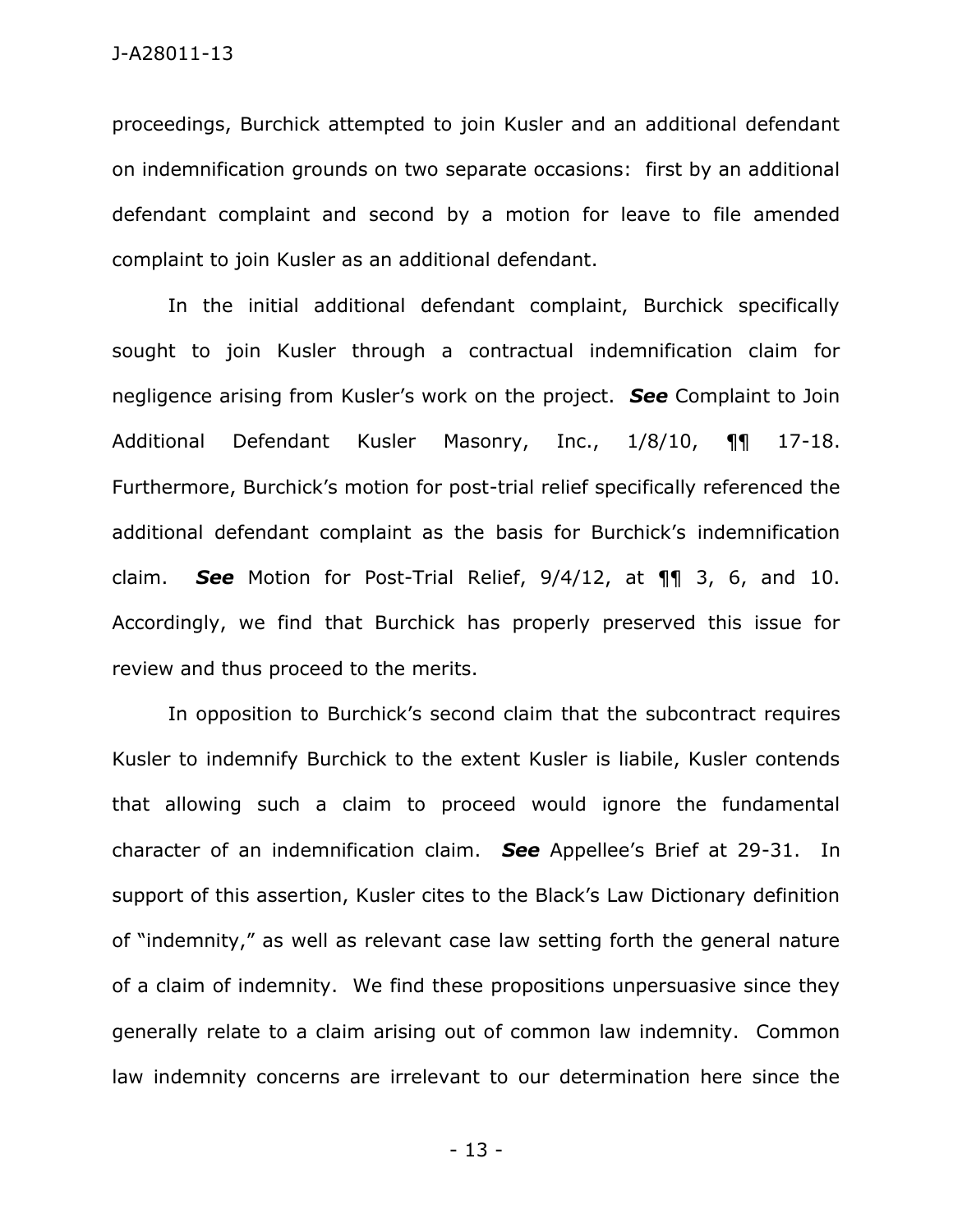parties entered into a written contract of indemnity that specifically sets forth the rights and duties of each party to the contract. *See Eazor Express, Inc. v. Barkley, 272 A.2d 893, 895 (Pa. 1971) ("These [common***)** law indemnification] cases, however, are not apposite where, as here, there is a written contract setting forth the rights and duties of the parties. The contract must govern."). Thus, resolution of this issue is determined by the terms of the parties' contract.

In Article IV, the parties agreed that "[i]f any person (including employees of [Kusler]) suffers injury or death…as a result, in whole or in part, of negligence…of [Kusler], his employees, agents or lower-tier subcontractors, then [Kusler] shall assume the entire liability therefore..." Construction Company, Inc. Subcontract Agreement, 6/12/07, at 4. By using this language, Kusler agreed to assume the entire liability for any injury or death incurred to its employees as a result of Kusler's *own* negligence, whether the entire liability can be attributed to Kusler or only a portion thereof. The provision defines the scope of indemnification by requiring Kusler to indemnify Burchick for the entire liability if the underlying liability is at least caused, in part, by Kusler's negligence.

Furthermore, in Article VI, Kusler agreed to indemnify Burchick "against any and all claims…arising from or relating to the Work performed by [Kusler] on the Project…whether or not [Burchick] was alleged to be negligent, unless [Burchick] was alleged to be solely negligent." *Id*. This

- 14 -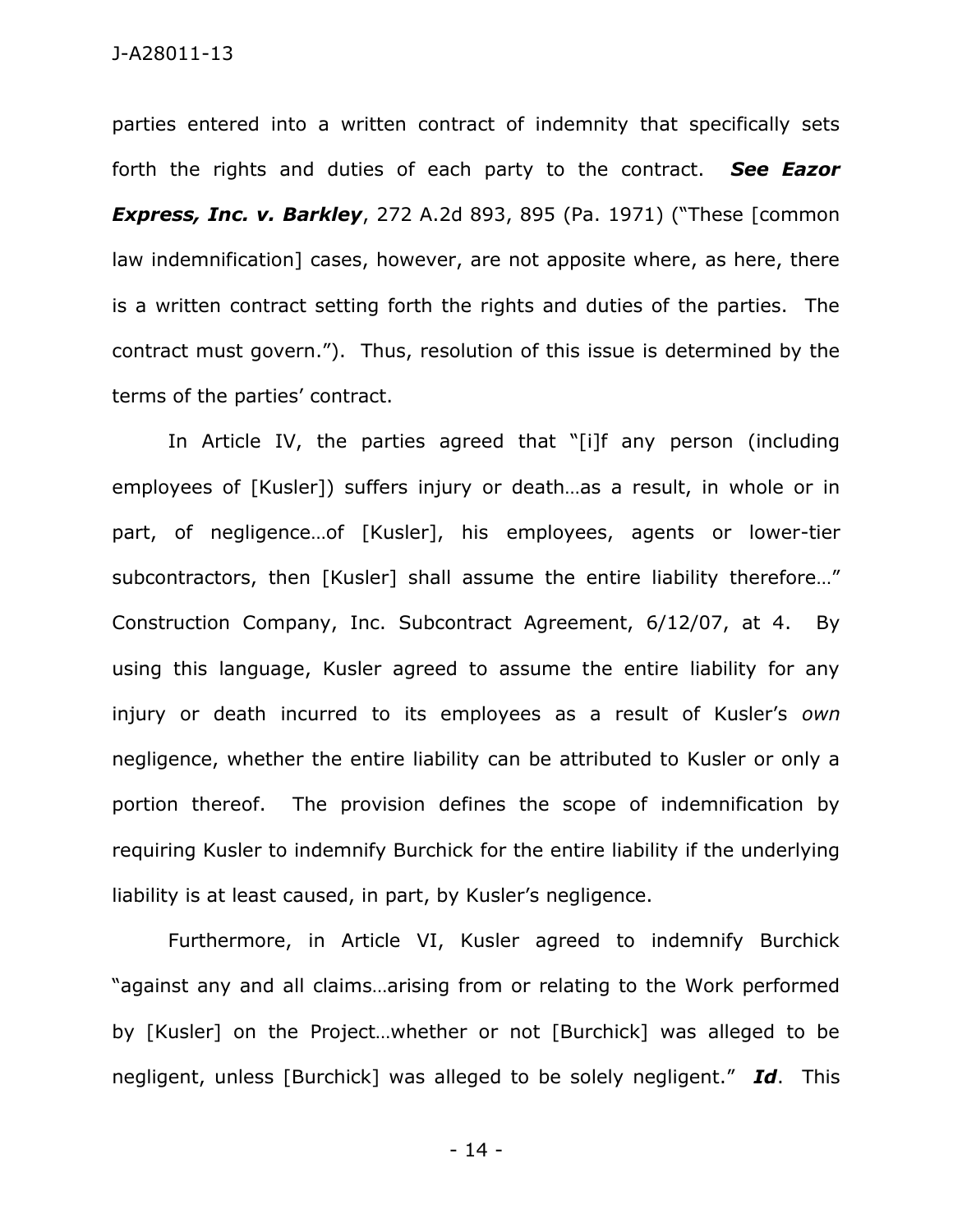provision further clarifies the scope of the indemnity by providing indemnification for the entire liability, even if Burchick is contributorily negligent but not solely negligent.

Both articles are examples of intermediate form indemnity provisions. *See* Trisha Strode, *From the Bottom of the Food Chain Looking Up: Subcontractors Are Finding That Additional Insured Endorsements Are Giving Them Much More Than They Bargained for*, 23 St. Louis U. Pub. L. Rev. 697, 700 (2004); *see also* Nancy J. White, *Death, Taxes, and .... Insurance: Current Legal Issues Relating to Insurance in the Construction Industry*, 36 Real Est. L.J. 154, 157 (2007). "The intermediate form indemnity requires the indemnitor to save and hold harmless the indemnitee for all liability excluding that which arises out of the indemnitee's sole negligence." Strode *supra*, 23 St. Louis. U. Pub. L. Rev. at 700.

Currently, there is a dearth of Pennsylvania case law regarding the interpretation of intermediate form indemnity provisions. Notwithstanding, intermediate form indemnities are sufficiently similar to the broad form indemnities discussed in *Perry*, *Ruzzi*, and *Bester* that adoption of that analytical framework is proper in this case. This is because intermediate form indemnities present the same concerns as broad form indemnities due to their unique nature and the potentially hazardous consequences of the resulting liability.

- 15 -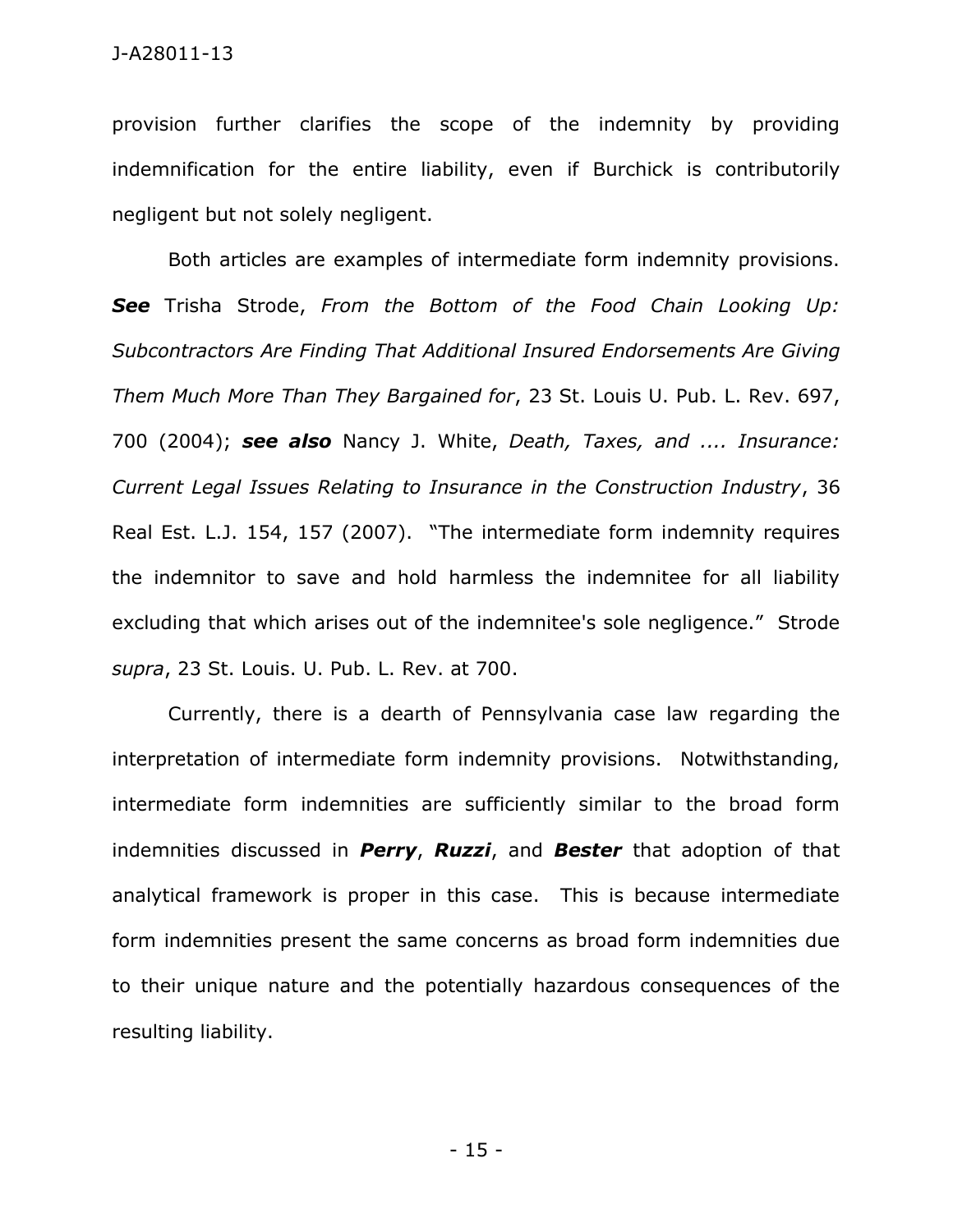For instance, based on the terms of a standard intermediate form indemnity, if an indemnitor were found even one percent negligent, the indemnitor would be liable for the entire amount of liability. Based on this unusual and extraordinary result, we will not assume the indemnitor intended to assume this responsibility unless the express terms of the contract puts it beyond doubt. Therefore, we require contracting parties who desire to clearly and unequivocally provide that (1) the employer/indemnitor waive immunity under the Act by stating that the employer/indemnitor will indemnify a third party against claims by employees of the employer/indemnitor, and (2) the employer/indemnitor agrees to indemnify a third party for liability arising from acts of the employer/indemnitor which result in harm to the employer/indemnitor's employees.

With this standard in mind, we turn to the agreement. With respect to Article IV, we find that its language fails to specifically address indemnity liability. Instead, Article IV uses broad and general terms stating that Kusler would "assume the entire liability and … defend any action, pay all costs … and satisfy any judgment." Burchick Construction Company, Inc. Subcontract Agreement, 6/12/07, at 4. By using such generalized language, we cannot assume the parties intended to enter into an intermediate form indemnity agreement.

- 16 -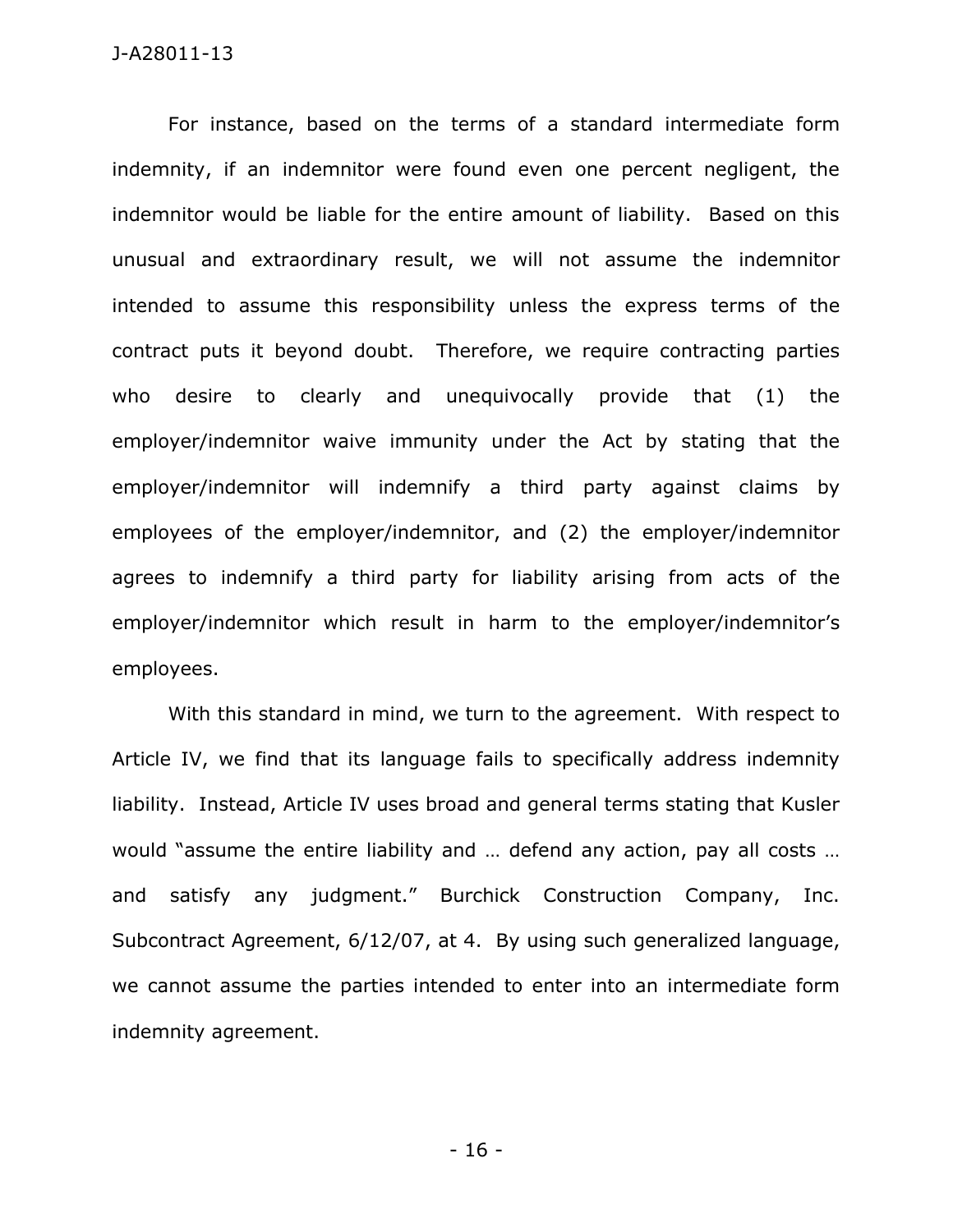On the other hand, Article VI sufficiently waives immunity under the Act by providing for indemnification, and also specifically sets forth the terms of the indemnification. In Article VI, Kusler agreed to indemnify Burchick for claims arising from Kusler's work, so long as Burchick was not solely negligent. Beyond this explicit intent to enter into an intermediate form indemnity, Kusler also explicitly waived the immunities provided by the Act. *See id*. ("[Kusler]'s indemnity obligations under this Paragraph shall not be limited by applicable worker's compensation laws, and, with respect to this indemnity, [Kusler] hereby expressly waives all immunities and defenses it may have under such Laws."). This language is sufficient to establish the parties' intent to enter into an intermediate form indemnity agreement.

Therefore, we find that Kusler agreed to indemnify Burchick for the entire liability if the liability stemmed from Kusler's partial or sole negeligence. Since Burchick's alleged indemnity claim stems from Kusler's alleged sole or partial negligence, Burchick adequately pled this claim. Thus, the trial court erred by dismissing Burchick's additional defendant complaint. Accordingly, we reverse the trial court order dismissing the additional defendant complaint, and remand the matter to the trial court for a determination regarding the extent, if any, of Kusler's negligence for the underlying liability in this matter.

- 17 -